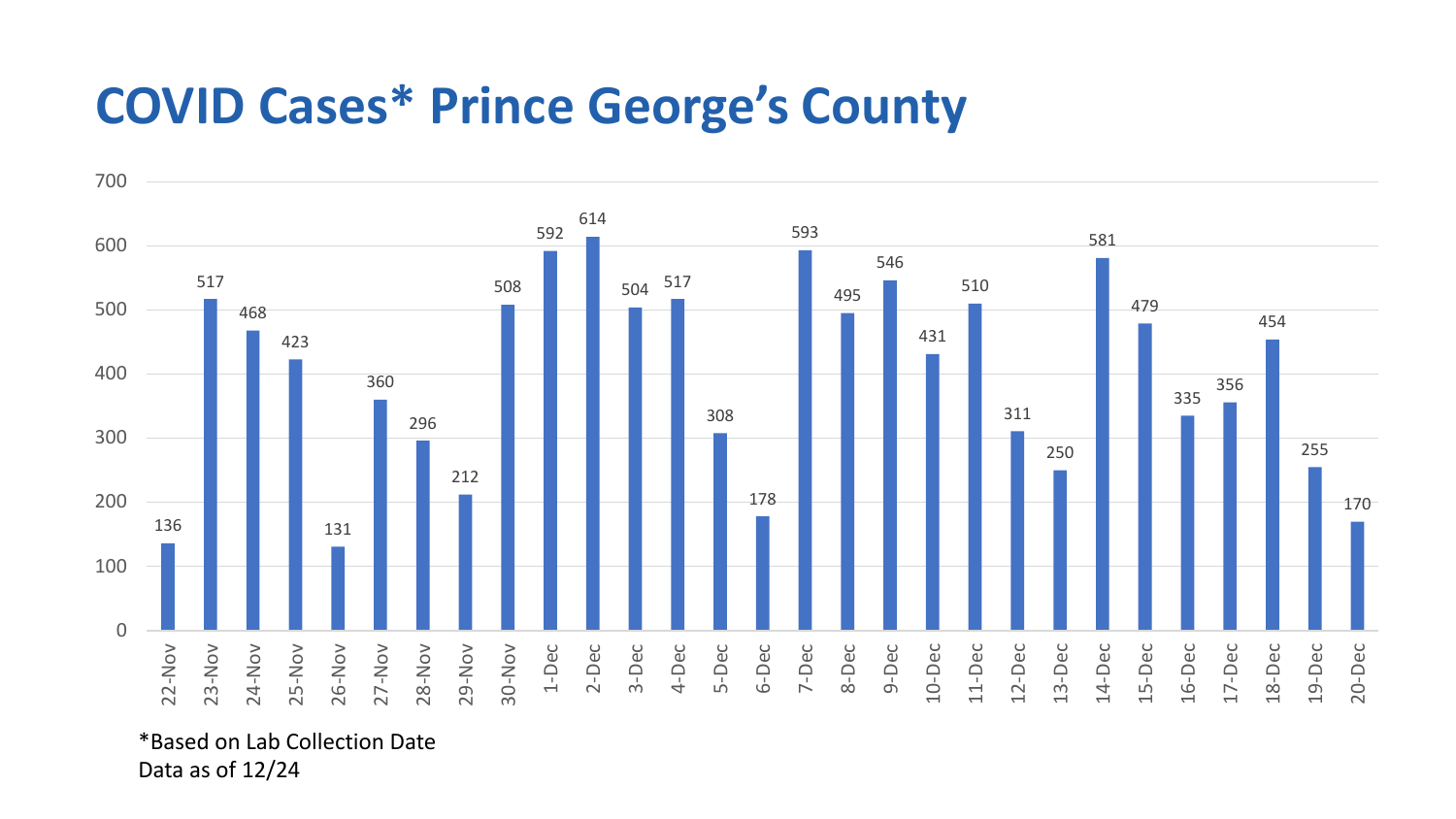## **COVID Average Daily Case Rate\* (last 14 days)**

**Prince George's County Average New Cases per 100,000 population**



\*Based on Lab Collection Date Data as of 12/24